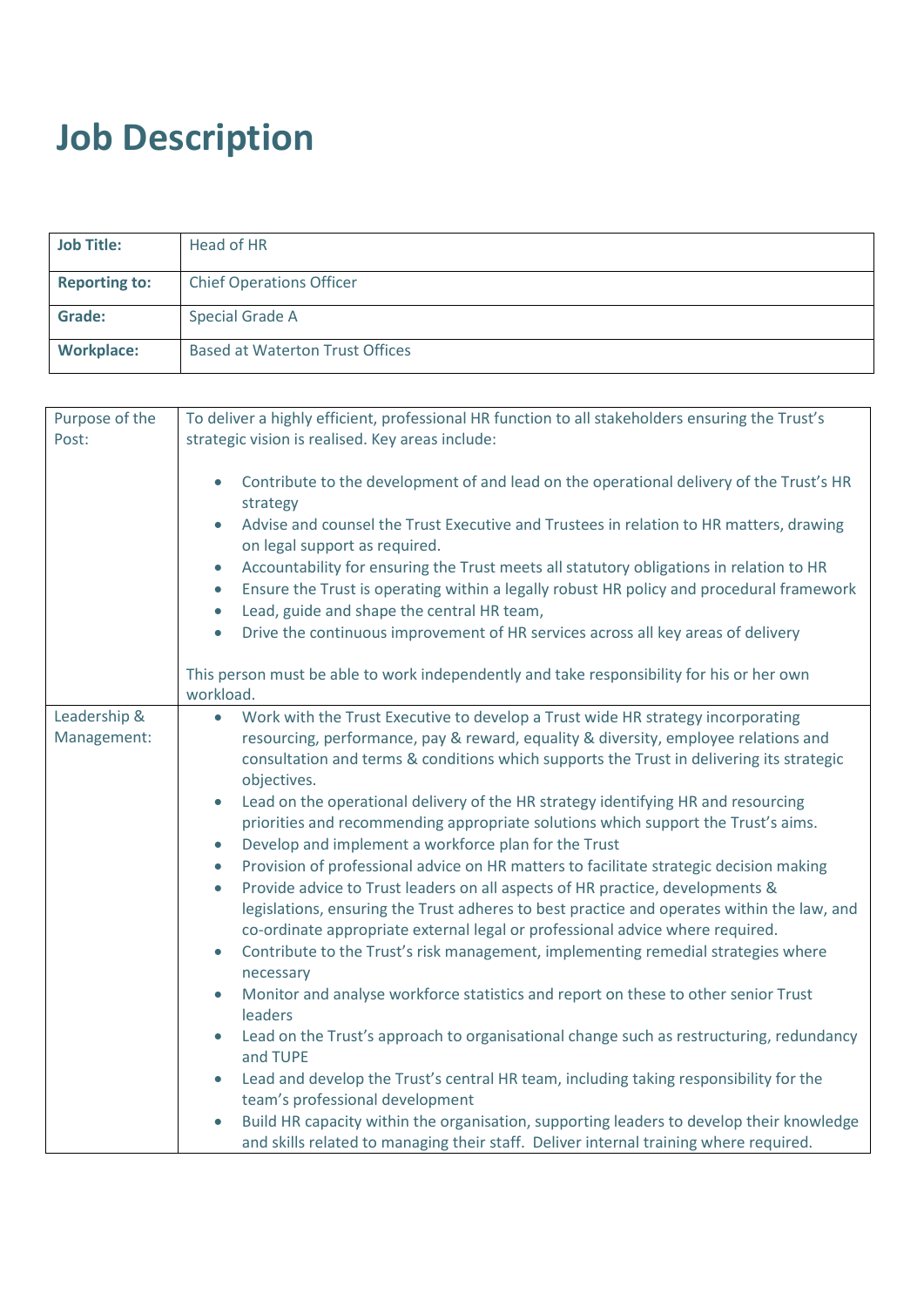|                        | Establish and oversee the Trust's HR policies and procedures including consultation with<br>$\bullet$                                                                                |
|------------------------|--------------------------------------------------------------------------------------------------------------------------------------------------------------------------------------|
|                        | relevant Trade Unions                                                                                                                                                                |
|                        | Produces appropriate reports for the Trust SLT and Boards relating to HR matters<br>$\bullet$                                                                                        |
|                        | Ensure that Academy leaders are appropriately informed through data and reporting to<br>$\bullet$                                                                                    |
|                        | enable operational and strategic HR issues to be identified and actioned                                                                                                             |
|                        | Support the COO with due diligence exercises for joining schools<br>$\bullet$                                                                                                        |
|                        | Oversee statutory returns and publications related to HR<br>$\bullet$                                                                                                                |
| Resource               | Develop a strategy for and oversee the systems and processes required to monitor<br>$\bullet$                                                                                        |
| Management             | employee data and ensure relevant documentation is created and securely stored within                                                                                                |
|                        | robust management information protocols. Supports the budgeting process related to<br><b>HR</b>                                                                                      |
|                        | Strategic responsibility for the maintenance of payroll and personnel records in line with<br>$\bullet$                                                                              |
|                        | statutory, audit and data protection requirements                                                                                                                                    |
|                        | Lead the analysis of current resource and talent levels to meet current and future<br>$\bullet$<br>demands                                                                           |
|                        |                                                                                                                                                                                      |
|                        | Accountable for ensuring the HR team deliver all operational requirements in relation to<br>HR e.g. recruitment, contracts/variations, sickness absence, policy implementation, CPD, |
|                        | safeguarding and smooth operation of 3 <sup>rd</sup> party payroll provider.                                                                                                         |
|                        | Oversee the professional development and training needs of Trust wide staff in line with<br>$\bullet$                                                                                |
|                        | training plans and the appraisal process.                                                                                                                                            |
|                        | Accountable for ensuring all recruitment and pre-employment related activity is<br>$\bullet$                                                                                         |
|                        | conducted in line with current legislation and statutory obligations.                                                                                                                |
|                        | Develop a strategy for and ensure implementation of a robust Trust wide induction<br>$\bullet$                                                                                       |
|                        | programme.                                                                                                                                                                           |
|                        | The Head of HR will be accountable for supporting effective pay and performance<br>$\bullet$                                                                                         |
|                        | management processes across the Trust and for ensuring that these align with the Trust's                                                                                             |
|                        | strategic plans and aims.                                                                                                                                                            |
| Employee               | Develop, implement and monitor a staff wellbeing strategy and engagement<br>$\bullet$                                                                                                |
| Engagement             | programmes and report on the impact of these to trust leaders as appropriate.                                                                                                        |
| and Wellbeing          | Work with unions and professional associations, maintaining strong and effective                                                                                                     |
|                        | relationships that support the Trust's employment approach and responsibilities.                                                                                                     |
|                        | Work with Trust leaders to consult with staff on matters relating to employment and                                                                                                  |
|                        | wellbeing.                                                                                                                                                                           |
| Safeguarding           | In addition to safeguarding requirements of all employees, the Head of HR will be responsible                                                                                        |
| Responsibilities       | for:                                                                                                                                                                                 |
|                        | Leading on safeguarding procedures in relation to recruitment and management of<br>$\bullet$                                                                                         |
|                        | workforce ensuring policy, training and practice is in line with legislation.                                                                                                        |
|                        | Leading the Trust's procedures for handling allegations against adults and liaise with<br>$\bullet$<br>external agencies where required.                                             |
| <b>Expectations of</b> | Full working knowledge and compliance with policies and procedures relating to child<br>$\bullet$                                                                                    |
| All Employees          | protection, health, safety and security, confidentiality, HR and data protection, reporting                                                                                          |
|                        | all concerns to an appropriate person                                                                                                                                                |
|                        | Be aware of and support difference and ensure equal opportunities for all<br>$\bullet$                                                                                               |
|                        | Working knowledge of the HR sector<br>$\bullet$                                                                                                                                      |
|                        | Contribute to the overall ethos/work/aims of the Trust and member academies<br>$\bullet$                                                                                             |
|                        | Appreciate and support the role of other professionals<br>$\bullet$                                                                                                                  |
|                        | Attend and participate in relevant meetings as required<br>$\bullet$                                                                                                                 |
|                        | Participate in training and other learning activities and performance development as<br>$\bullet$                                                                                    |
|                        | required                                                                                                                                                                             |